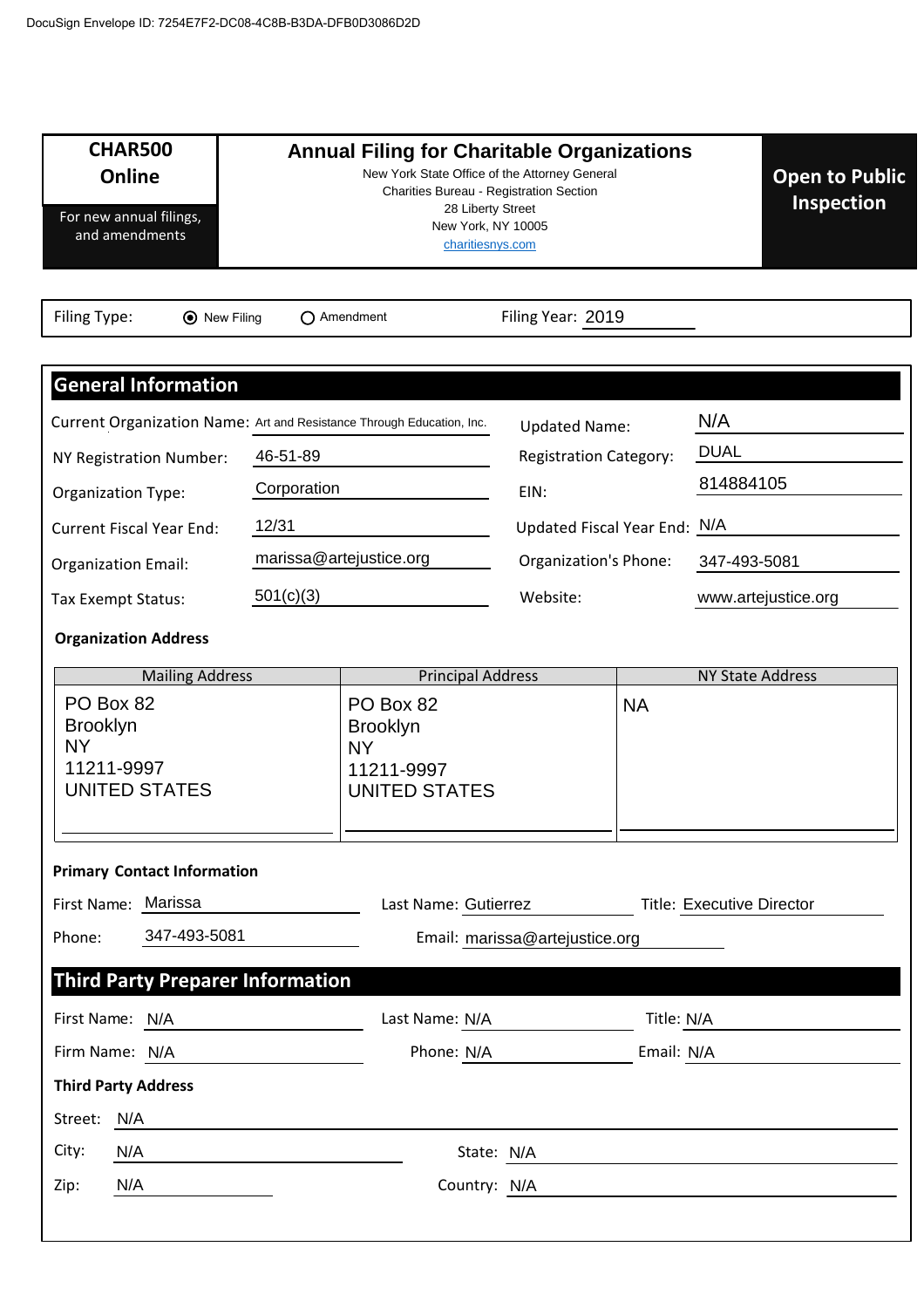### **Registration Category**

|               | 1. Does the organization conduct activity in New York State (other than soliciting)? This may include, but is not limited |
|---------------|---------------------------------------------------------------------------------------------------------------------------|
|               | to, maintaining an office, having employees or running a program.                                                         |
| $\bullet$ Yes | ∩No                                                                                                                       |

- 2. Does the organization have assets in New York State? OYes ONo
- OYes ONo N/A 3. Is the organization incorporated or formed in New York State?
- 4. Does the organization solicit or receive more than \$25,000 annually in total contributions from New York State residents, foundations, corporations, or government agencies? O Yes O No N/A<br>ation solicit or receive more than \$25,000 annually in total contributions from N<br>ions, corporations, or government agencies?<br>tion use a professional fundraiser or fundraising counsel?<br>es to the above auestions, this o
- 5. Does the organization use a professional fundraiser or fundraising counsel?
	- $OYes$   $@No$

*Based on your responses to the above questions, this organization's registration category remains as*

#### **Annual Exemptions**

1. Were the total contributions from New York State, including residents, foundations, government agencies, etc. under \$25,000 during the fiscal year?

OYes ONo

- 2. Did the organization use a professional fundraiser or fundraising counsel during the fiscal year? OYes ONo
- 3. Were the organization's gross receipts under \$25,000 and the market value of its assets under \$25,000 during the fiscal year?

OYes ONo

Based on your responses to annual exemption questions, this organization is required to file under \_\_\_DUAL\_\_\_ during this *fiscal year.*

| <b>Financial Information</b>                                                                                                |                                       |                                           |     |
|-----------------------------------------------------------------------------------------------------------------------------|---------------------------------------|-------------------------------------------|-----|
| Which IRS form does your organization use? IRS990EZ                                                                         |                                       | Organization's total revenue: \$58,338.00 |     |
| Organization's total contributions:                                                                                         | \$28,129.00                           | Organization's total assets:              | N/A |
| Organization's net assets:                                                                                                  | \$43,025.00                           | Organization's total revenue              | N/A |
| N/A<br>Organization's total liabilities:                                                                                    |                                       | and contributions:                        |     |
| N/A<br>Organization's total income:                                                                                         |                                       | Organization's total assets/<br>worth:    | N/A |
| Is the organization required to file form Schedule B - Schedule of contributors - with the IRS?<br>$\odot$ No<br>$O$ Yes    |                                       |                                           |     |
| For the current filing year, does your organization plan to do any of the following with its Charities Bureau Registration? |                                       |                                           |     |
| $\Box$ Closing<br>$\Box$ Withdrawing                                                                                        | <b>⊠</b> None<br>$\square$ Dissolving |                                           |     |
| Is this your final filing with New York State?                                                                              | <b>OYes</b><br>$O$ No                 | N/A                                       |     |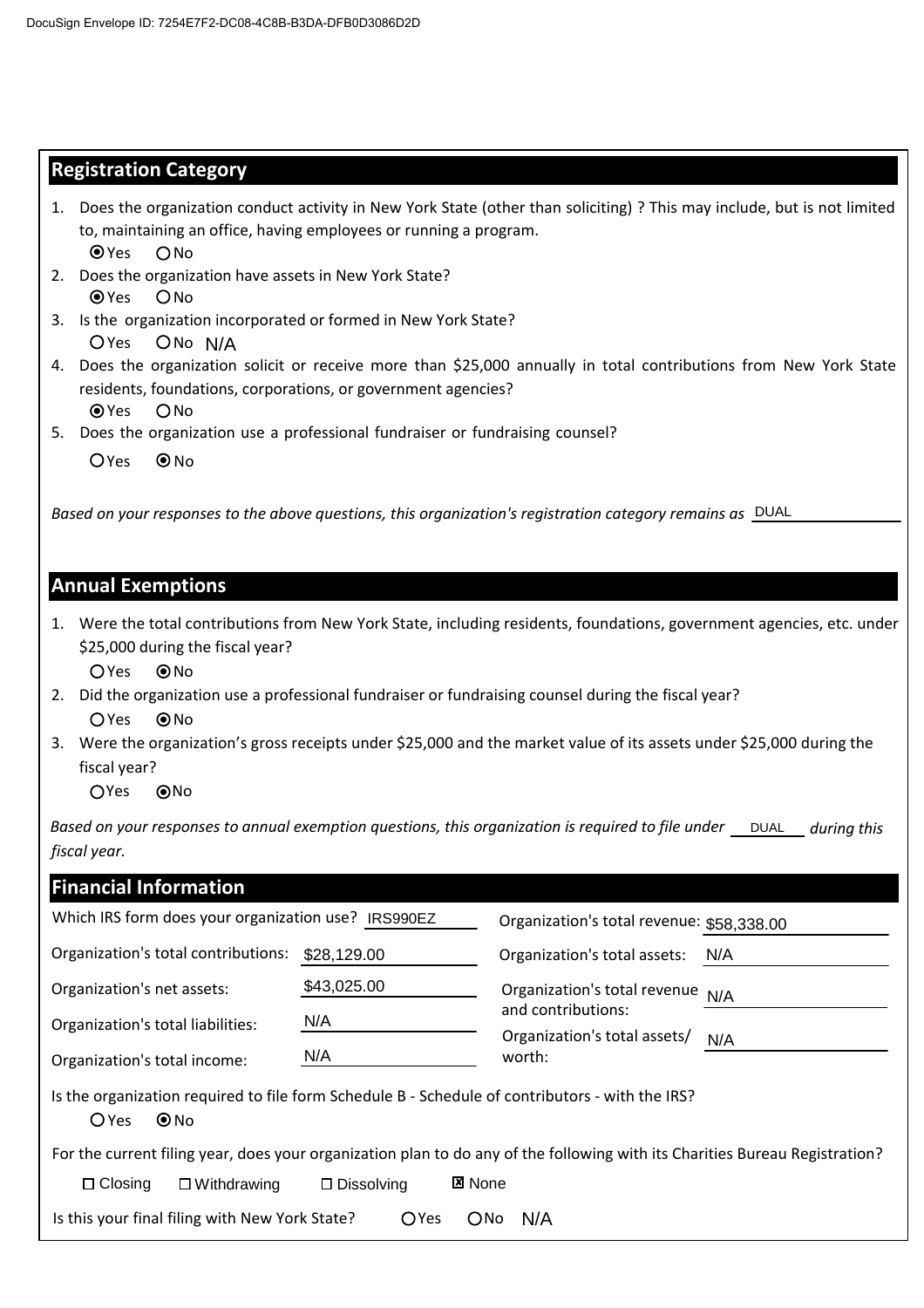## **Filing Information**

Did the organization use a professional fundraiser or fundraising counsel to solicit contributions in New York State?

OYes <sup>ONo</sup>

| <b>General Information</b>                                          | <b>Description of Services</b> | Description of Compensation |
|---------------------------------------------------------------------|--------------------------------|-----------------------------|
| Name of Firm: N/A                                                   | N/A                            | N/A                         |
| Type: N/A Registration ID: N/A                                      |                                |                             |
| Contract Start: N/A _________ Contract End: N/A                     |                                |                             |
| Amount Paid: N/A ___________ Phone : N/A                            |                                |                             |
| Mailing Address: N/A                                                |                                |                             |
|                                                                     |                                |                             |
| Name of Firm: N/A                                                   | N/A                            | N/A                         |
| Туре: <u>N/A __________________________</u><br>Registration ID: N/A |                                |                             |
| Contract Start: N/A Contract End: N/A                               |                                |                             |
| Phone: $N/A$<br>Amount Paid: N/A                                    |                                |                             |
| Mailing Address: N/A                                                |                                |                             |
|                                                                     |                                |                             |
| Name of Firm: N/A                                                   | N/A                            | N/A                         |
| Registration ID: N/A<br>Type: N/A                                   |                                |                             |
| Contract Start: N/A Contract End: N/A                               |                                |                             |
| Phone: $N/A$<br>Amount Paid: N/A                                    |                                |                             |
| Mailing Address: N/A                                                |                                |                             |
|                                                                     |                                |                             |

Did the organization receive government grants during this fiscal year?

OYes ONo

| <b>Government Grant Agency</b>           | <b>Grant Amount</b> |
|------------------------------------------|---------------------|
| Dept. of Education - Urban Academy for M | \$12,500.00         |
| N/A                                      | N/A                 |
| N/A                                      | N/A                 |
| N/A                                      | N/A                 |
| N/A                                      | N/A                 |